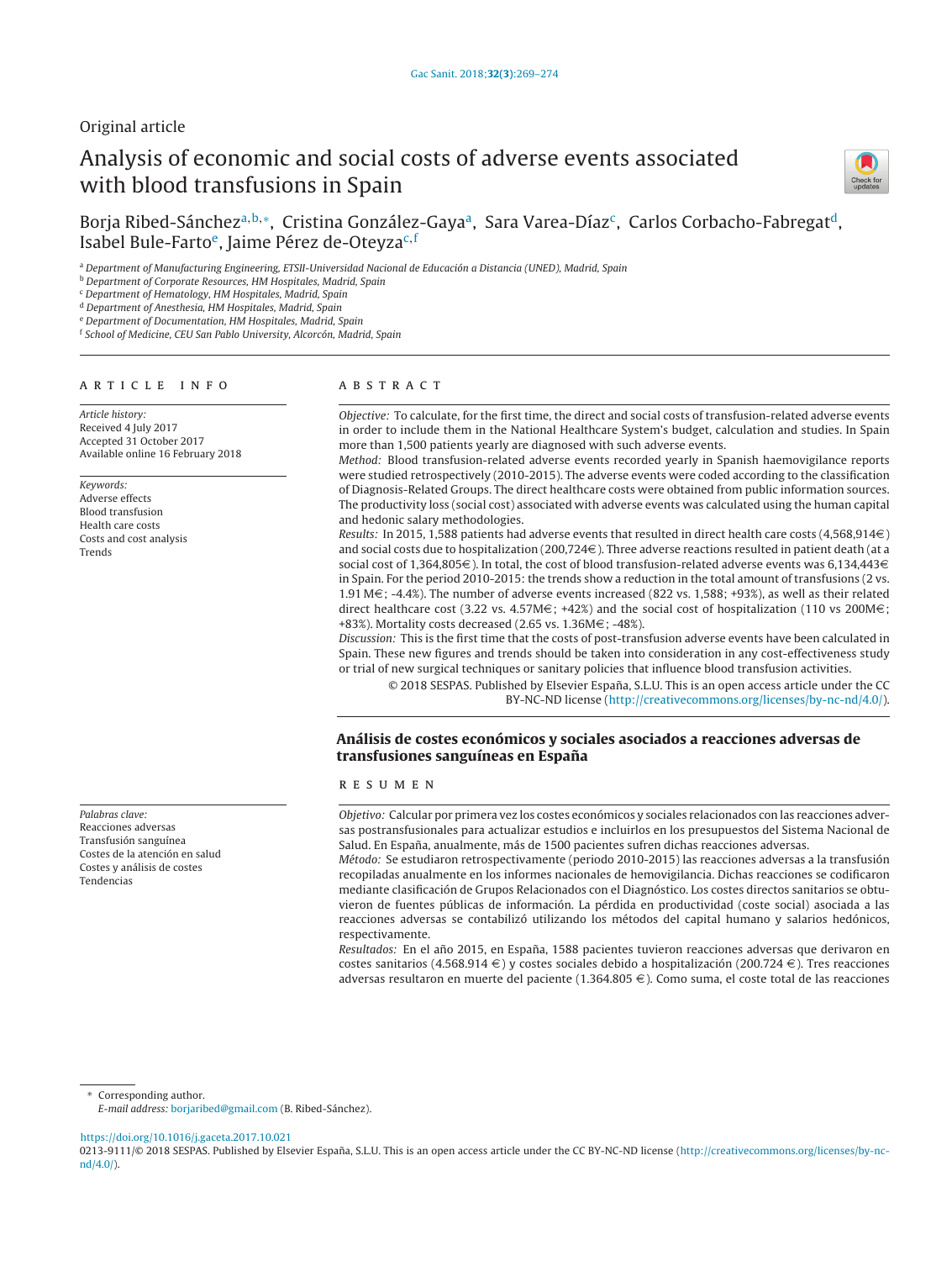adversas a la transfusión fue de 6.134.443 €. Periodo 2010-2015: la tendencia refleja una reducción en el número total de transfusiones (2 vs. 1,91 M $\in$ ; -4,4%), un incremento en el número de reacciones adversas (822 vs. 1.588; +93%), en costes sanitarios (3,22 vs. 4,57M $\in$ ; +42%) y en costes sociales (110 vs. 200M $\in$ ; +83%), y un descenso en costes de mortalidad (2,65 vs. 1,36M $\epsilon$ ; -48%).

Discusión: Por primera vez se han calculado en España los costes de las reacciones adversas a la transfusión. Los nuevos datos y tendencias deberían ser considerados en estudios de coste-eficiencia sobre técnicas quirúrgicas o políticas sanitarias con repercusión en actividades de transfusión sanguínea.

© 2018 SESPAS. Publicado por Elsevier España, S.L.U. Este es un artículo Open Access bajo la licencia CC BY-NC-ND [\(http://creativecommons.org/licenses/by-nc-nd/4.0/\)](http://creativecommons.org/licenses/by-nc-nd/4.0/).

## <span id="page-1-0"></span>**Introduction**

Blood transfusions have shown adverse events (AEs) that augment morbidity and mortality.<sup>1</sup> An adverse reaction or event is an undesirable response or effect in a patient, temporally associated with the administration of blood or blood component[.2](#page-5-0) Transfusion-related AEs increase morbidity and mortality and, therefore, the overall cost of their treatment. These AEs include fever, allergic reactions, viral and bacterial infections, edema and pulmonary injury, or heart damage, leading to emergency consultations, hospital admissions with diverse duration and even deaths. $3$ 

So that, the aim of this study was to assign, for the first time, a complete economic value, including social costs due to losses of productivity, of AEs attributed to blood transfusions in Spain. Secondary aim was to assess the trend in such costs during the last few years and, finally, to update the actual cost of the transfusion unit in Spain. AEs total costs' information is crucial to update clinical trial-based cost-effectiveness analyses.

## **Methods**

Methodology for the calculation of the health care direct overhead cost of transfusion-related adverse reactions

To calculate the associated direct costs of the adverse reactions due to transfusion, we have matched information of three different sources. Firstly, the hemovigilance report that the Spanish Ministry of Health publishes annually. $4$  Secondly, the international classification of diseases (ICD) in its ninth version (ICD-9), $5$  and finally the DRGfinder<sup>™</sup> program.<sup>6</sup>

We coded the diagnosis categories of post transfusion-related AEs accounted in the hemovigilance report according to the ICD-9 and then, allocated to a Diagnosis-Related Groups (DRG) by means of the DRGfinderTM program. The allocation to a given known DRG permitted to assign the direct health care costs that such AEs have for the NHS.

The DRG system is in widespread use worldwide.<sup>[7,8](#page-5-0)</sup> DRG classify patients with similar clinical grounds and similar consumption of resources into homogeneous groups and offer a structure for a precise assessment of the costs of treating a given patient. $9 \text{ In Spain}$  $9 \text{ In Spain}$ , the Ministry of Health, Social Services and Equality (hereinafter, the Ministry of Health) publishes annually the complete listing of DRG <sup>[10](#page-5-0)</sup> together with costs associated to each category.

The hemovigilance report scores every AE according to clinical severity and the likelihood of being attributable to transfusion (causality). This imputability level is classified in four categories and reflects the degree of probability that the AE had been caused by the transfusion, as shown in Table 1. The hemovigilance report only takes into account and enumerates those transfusion-related AEs with an imputability level equal to or greater than 2 (likely or certain), therefore the figures expressed in the results section refer only to these episodes.In year 2014, 89%of public and 71%of private

## **Table 1**

Imputability levels of adverse events due to transfusion and description in Spanish hemovigialnce report.

| level         | Imputability Clasification Description |                                                                                                                                                                                                                                                             |
|---------------|----------------------------------------|-------------------------------------------------------------------------------------------------------------------------------------------------------------------------------------------------------------------------------------------------------------|
| $\Omega$      | Excluded<br>or unlikely                | When there is conclusive evidence beyond<br>reasonable doubt for attributing the adverse<br>reaction to causes other than the blood or blood<br>components<br>When the evidence is clearly in favour of<br>attributing the adverse reaction to causes other |
|               |                                        | than the blood or blood components                                                                                                                                                                                                                          |
| 1             | Possible                               | When the evidence is clearly in favor of attributing<br>the adverse reaction to causes other than the blood<br>or blood components                                                                                                                          |
| $\mathcal{D}$ | Likely                                 | When the evidence is clearly in favor of attributing<br>the adverse reaction to the blood or blood<br>component                                                                                                                                             |
| 3             | Certain                                | When there is conclusive evidence beyond<br>reasonable doubt for attributing the adverse<br>reaction to the blood or blood component                                                                                                                        |

hospitals have dedicated personnel responsible of hemovigilance and 66% of all centers have a transfusion committee.

Hemovigilance reports are disclosed on an annual basis, showing inter-year variation in the number of blood recipients who suffer from transfusion-related AEs, their relative prevalence and the number of recipient's deaths. Also, DRG systems need to be updated regularly to ensure that DRGs remain clinically meaningful and economically homogeneous.<sup>9</sup>

## Methodology for the calculation of the social cost of transfusion-related adverse events

To calculate the social costs of transfusion-related AEs we classified the social costs into two categories: the cost of working days lost per day of hospital stay due to adverse reactions; and, the cost of deaths attributed to such AEs.

For the calculation of working days lost, each DRG, besides charging the rate corresponding to the clinical management, refers an average length of stay (ALOS) expressed in days upon admission, according to the information provided by all the hospitals belonging to the NHS. The human capital model  $11$  was used to assess the cost in terms of lost productivity, as recommended for economic evaluations[.12](#page-5-0) This method is relatively straightforward since it involves multiplying the number of lost working days by the salary of an employee who is absent. For the purpose of this study we have used a gross average income of 22,935 $\in$  in year 2015 as reported by the Spanish National Institute of Statistics.<sup>13</sup> Daily average salary was calculated dividing the annual income by 365 days, because the number of hospitalization days referred in the DRG listing provided by the Ministry of Health does not distinguish between working and non-working days. Accordingly, the average daily salary in year 2015 in Spain resulted 62.83€ (22,935€/365 days). However, 50% of patients transfused in Spain are over 70 years and 6.4% are under 20,<sup>14</sup> therefore only 42.6% of the transfused recipients fit into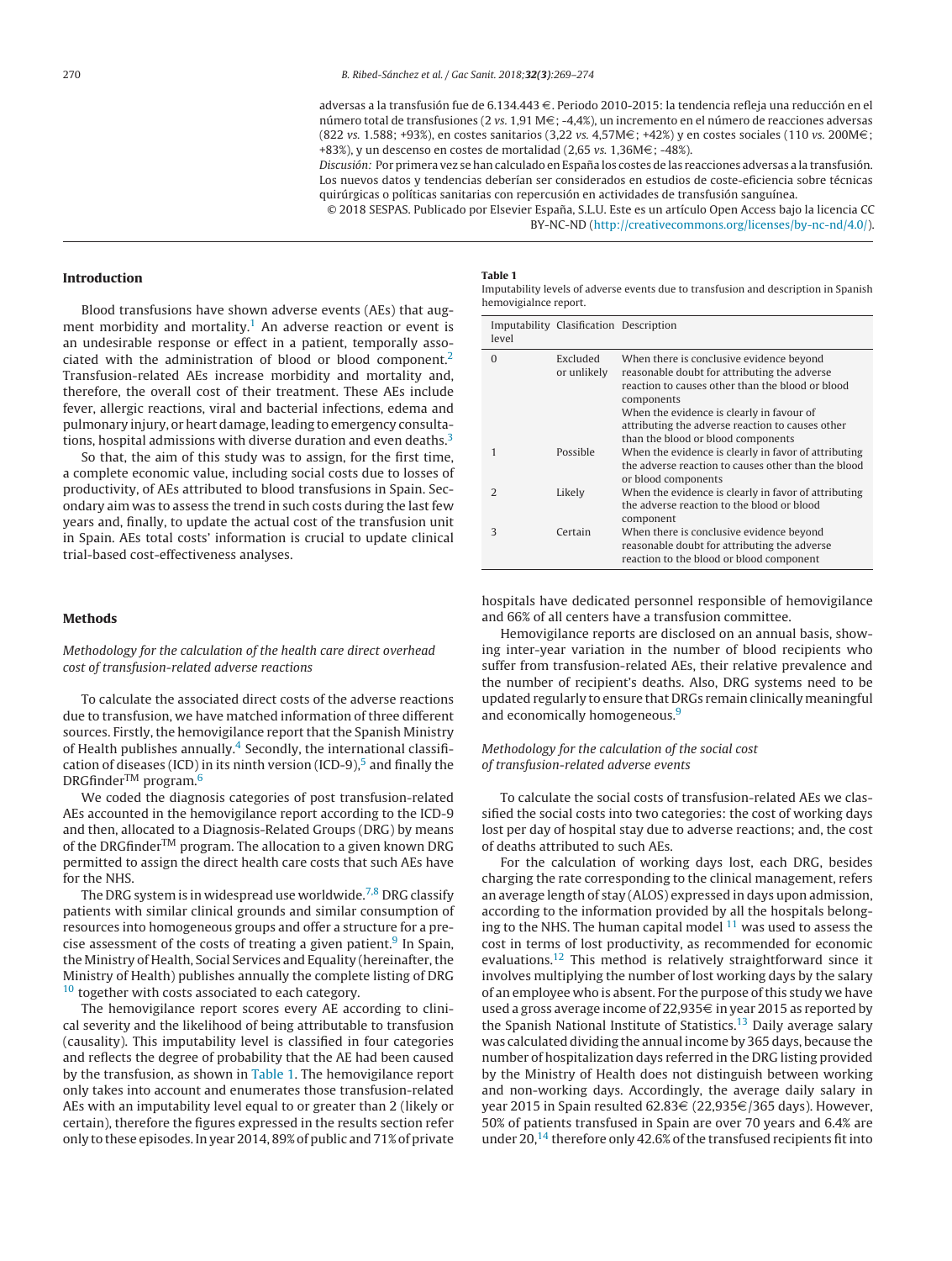the working-age population. This latter proportion was taken into account for the calculation of the social cost of loss of productivity.

Although the frequency is very low, sometimes post-transfusion AEs can cause recipient's death. To assign a social cost to mortality we used the method of hedonic salaries evaluated by Riera et al.,<sup>[15](#page-5-0)</sup> as recommended by Viscusi,<sup>16</sup> to allocate social costs. The last calculation of the value as a statistical life (VSL) in Spain was performed in year 2000 and was 2.37 million  $\epsilon$ . The VSL in year 2000 was updated taking into account the general consumer price index (CPI)  $^{17}$  $^{17}$  $^{17}$  as recommended by several studies:  $^{18}$  $^{18}$  $^{18}$ in Spain there was a 41.6% increase in prices between years 2000 and 2015, which yielded an average VSL result of 3,355,920 $\in$  in year 2015. The hemovigilance report outlines the age and gender of the transfused patient's deaths. Taking into account Spain's life expectancy of each gender,  $19$  we calculated the value of a statistical year lived. The social cost of the transfused recipient's deaths was calculated considering the remaining years to achieve the average life expectancy. Recipient's deaths with an age over the average life expectancy were considered of 0 value in terms of social cost attributed to mortality. The social cost associated with mortality attributed to AEs was obtained as a sum of the different VSL of each death.

## Methodology for the update of the transfusion unitary cost

In order to update the total cost of a blood transfusion unit in Spain we have used the cost set at  $350\epsilon$  for the NHS in Spain as reported by Darbà et al[.20](#page-5-0) Such cost (set in Euros of the reference year 2007) refers to transfusions and therefore it is only the health care cost. Thus, to update the cost values to Euros of year 2015, we did not use the overall increased general CPI as in the case to update the VSL. Instead, we have used the corresponding CPI for healthcare activity according to the Classification of Individual Consumption by Purpose (COICOP) as recommended by Scharff.<sup>21</sup> The cumulative increase in CPI for health care activity from year 2007 to 2015 has been 5.1%. Lastly, the addition of the AEs' healthcare plus social costs is needed to assess the total cost.

## **Results**

In year 2015, in Spain, 1,915,609 transfusions were performed, concerning a population of 46,439,864 inhabitants. Of these, 1,588 patients showed transfusion-related AEs with an imputability level equal to or greater than 2. This figure has increased 93% since the last five years. The total cost of these AEs for the NHS was 6,134,443 $\in$  calculated as a sum of healthcare cost (4,568,914 $\in$ ), social cost as a result of lost working days due to hospitalization  $(200,724\epsilon)$  and social cost of patient's death  $(1,364,805\epsilon)$ .

The trend in costs analyzed for the period 2010-2015 show an increase in the healthcare cost of transfusion-related AEs of 42% and in the social cost due to loss of productivity of 83%. The number of patient's deaths (between 4 and 2) and patient's age at the time of the death (between 33 and 90 years old) in the period analysed present a high variability and therefore its associated social costs (range: 2.84-0.68M $\in$ ). As a sum 33.8M $\in$  of extra expenses, due to transfusion related AEs, were calculated for the period 2010-2015 for the NHS. In terms of AEs reported per 10,000 transfusions, the ratio has increased from 12.4 in year 2010 to 20.4 in year 2015. Results are shown in Table 2.

## Healthcare cost of transfusion-related adverse events

The total health care cost of the transfusion related AEs in Spain in year 2015 was 4,568,914 $\in$ . The trend for the period 2010-2015 show an increase in the healthcare cost of transfusion-related AEs of 42%.

Following the methodology described before, the allocated unitary costs of transfusion-related AEs accounted in the hemovigilance report are shown in [Table](#page-3-0) 3.

The health care cost of transfusion-related AEs was obtained using the methodology already described with data on numbers of AEs recorded in the hemovigilance report. Results are shown in [Table](#page-3-0) 4.

## Social cost of lost working days

The social cost of lost working days in Spain was 200,724 $\in$ . The trend for the period 2010-2015 show an increase of 82% in the social cost due to loss of productivity because of hospitalization days as a result of transfusion-related AEs.

The ALOS corresponding to year 2015 is shown in [Table](#page-3-0) 4 in relation to DRG linked to transfusion-related AEs. A total of 7,499 hospitalization days, as a sum of all ALOS, was calculated for patients with transfusion-related AEs. Thus, the social cost of lost working days in year 2015 was calculated by multiplying the average daily salary computed previously (62.83 $\in$ ) by the sum of hospitalization days, and resulted in  $471,183\in$ . Taking into account that only 42.6% of all transfused patients fall into working-age population, the final social cost for loss of productivity due to AEs is 200,724 $\in$  in year 2015.

#### Social cost of mortality

In 2015, three AEs resulted in patient's death. The social cost of the mortality associated to blood transfusions was  $1,364,805 \in$ . Both the number of patient's deaths and patient's age at the time of the death for the period 2010-2015 present a high variability, without a marked trend, yearly and therefore its associated costs  $(range: 2.84-0.68M $\in$ ).$ 

Both the nationwide average income used to calculate the social cost of lost working days and the VSL used for calculating the social cost of mortality change annually. [Table](#page-3-0) 2 shows the actual costs of transfusion-associated morbidity and mortality in recent years considering annual variations.

## Update of the transfusion unitary cost

Following the methodology described before, the value of the blood transfusion unitary cost, including social costs, updated for year 2015 was 371.05 $\in$ , calculated as follows. Firstly, the update to euros 2015 of the last transfusion unitary cost calculated in Spain in year  $2007$  $2007$ : $20$ 

350€ (€ 2007) × 5.1% (incremental years 2007-2015 CPI health care activity) = 367.85 $\in$  ( $\in$  2015)

Secondly, the addition of the direct healthcare and social cost category values attributed to the post-transfusion AEs:  $2.39 \in$  and  $0.82 \in$ , respectively.

Taking into account the number of transfusions performed yearly in Spain, the update to euros 2015, plus the addition of the transfusion-related AEs' costs, the trend in the updated cost of the transfusion unit in Spain is shown in [Table](#page-3-0) 5.

## **Discussion**

Our study calculates for the first time in Spain the total cost of transfusion-related AEs, including social costs. The number of transfusion related AEs show a 93% increase for the period 2010- 2015 and their associated costs accounted for 6.13M $\in$  in 2015. The study also describes a methodology for the calculation of the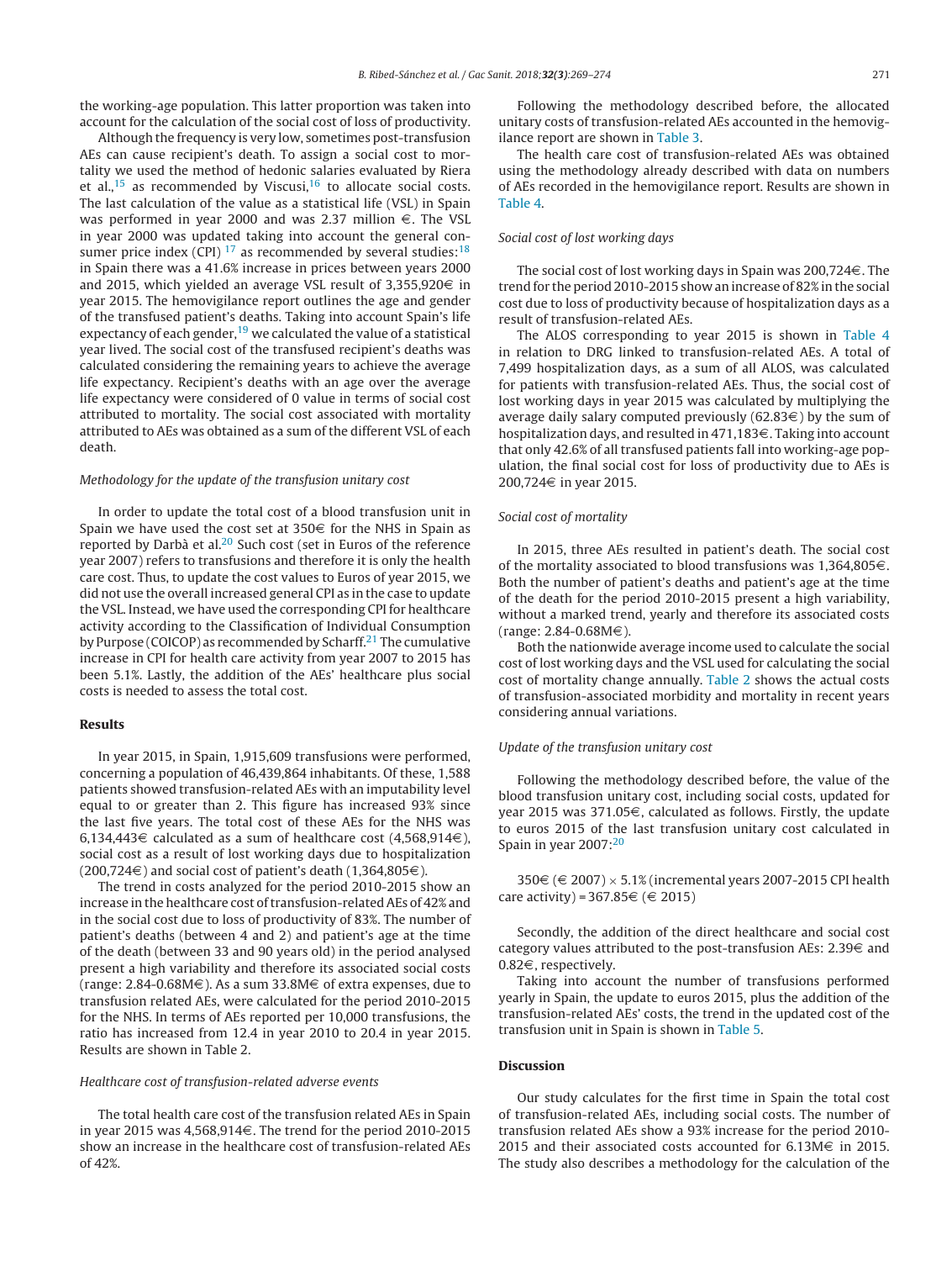#### <span id="page-3-0"></span>**Table 2**

Principal ratios and actual costs of transfusion-related morbidity and mortality in years 2010-2015 in Spain (all figures are expressed in Euros 2015).

| Number of transfusions, AEs and related costs                                                                                                                                                                                                                                                              | 2015                                                                  | 2014                                                                  | 2013                                                                | 2012                                                                | 2011                                                               | 2010                                                                |
|------------------------------------------------------------------------------------------------------------------------------------------------------------------------------------------------------------------------------------------------------------------------------------------------------------|-----------------------------------------------------------------------|-----------------------------------------------------------------------|---------------------------------------------------------------------|---------------------------------------------------------------------|--------------------------------------------------------------------|---------------------------------------------------------------------|
| Number of transfusions<br>Number of AEs <sup>a</sup><br>AEs per 10.000 transfusions<br>AEs imputability $\geq$ 2 (%) <sup>b</sup><br>Direct health care cost of transfusion-related AEs ( $\in$ )<br>Social cost of hospitalization days $(\infty)$ <sup>c</sup><br>Social cost of patient's death $(\in)$ | 1.915.609<br>1.588<br>20.4<br>52<br>4.568.914<br>200.724<br>1.364.805 | 1.872.193<br>1.452<br>20.4<br>48<br>3.983.419<br>182.043<br>1,678,593 | 1.901.661<br>1.128<br>16.9<br>57<br>3.085.348<br>134.595<br>683.769 | 1.922.065<br>908<br>15.5<br>50<br>3.702.283<br>106.910<br>2.074.607 | 1.968.769<br>787<br>13.8<br>48<br>3.191.903<br>99,073<br>2.840.440 | 2.003.327<br>822<br>12.4<br>58<br>3.221.737<br>109.857<br>2,657,445 |
| Actual costs (direct + social) $(\in)$                                                                                                                                                                                                                                                                     | 6.134.443                                                             | 5.844.055                                                             | 3.903.712                                                           | 5.883.800                                                           | 6.131.416                                                          | 5.989.039                                                           |

AEs: adverse events.

<sup>a</sup> Accounted AEs are those with an imputability level equal or greater than 2.

**b** Percentage of the total AEs notified of all severity and imputability level.

<sup>c</sup> Social cost of the days referred by the Average Length of Stay accounted in the Diagnosis Related Groups tables.

#### **Table 3**

Allocation of transfusion-related adverse events to Diagnosis Related Groups and corresponding cost in year 2015 in Spain.

| Suspected AE hemovigilance report           | $ICD-9 code$                | DRG code | DRG description                               | DRG cost $(\infty)^a$ |
|---------------------------------------------|-----------------------------|----------|-----------------------------------------------|-----------------------|
| Febrile reaction/hypotension                | 780.66                      | 419      | Fever of unknown origin age >17 W CC          | 3.524                 |
| Allergic reaction                           | 999.41                      | 447      | Allergic reactions age >17                    | 1.729                 |
| Alloimmunization                            | 996.6                       | 395      | Red blood cell disorders age >17              | 3.342                 |
| Cardiogenic pulmonary edema                 | $999.89 + 428$              | 395      | Red blood cell disorders age >17              | 3.342                 |
| Hemolytic transfusion reaction              | 996.7                       | 395      | Red blood cell disorders age >17              | 3.342                 |
| Transfusion-related acute lung injury       | $518.7 + F934.7$            | 102      | Other respiratory system diagnoses W/O CC     | 2.773                 |
| Hemosiderosis                               | 275.02                      | 299      | Inborn errors of metabolism                   | 3.328                 |
| Transfusion-transmitted bacterial infection | 999.39 + 790.7 or 038.42    | 580      | System infec parasit dis ex septic W major CC | 6.858                 |
| Transfusion-transmitted viral infection     | $999.34 + 079.99$ or 070.70 | 423      | Oth infectious & parasitic dis diagnoses      | 4.762                 |
| Post-transfusion purpura                    | 287.41                      | 397      | Coagulation disorders                         | 3.345                 |

AE: adverse event; DRG: Diagnosis Related Groups.

a The last column reflects the unitary cost of the related AE for the Spanish NHS.

## **Table 4**

Health care cost and hospitalization days due to transfusion-related adverse events in year 2015 in Spain.

| DRG code | Patients (N) | DRG cost $(\in)$ | Actual cost $(\in)$ | ALOS per DRG | Total hospitalization days |
|----------|--------------|------------------|---------------------|--------------|----------------------------|
| 419      | 242          | 3,524            | 852,808             | 5.64         | 1,365                      |
| 447      | 494          | 1,729            | 854,126             | 2.83         | 1,398                      |
| 395      | 731          | 3,342            | 2,442,775           | 5.6          | 4.094                      |
| 395      | 43           | 3,342            | 143,693             | 5.6          | 241                        |
| 395      | 37           | 3.342            | 123,643             | 5.6          | 207                        |
| 102      | 13           | 2,773            | 36,052              | 4.83         | 63                         |
| 299      | 20           | 3,328            | 66,560              | 3.13         | 63                         |
| 580      | 6            | 6,858            | 41,150              | 9.68         | 58                         |
| 423      |              | 4,762            | 4,762               | 6.57         | ⇁                          |
| 397      |              | 3,345            | 3,345               | 4            | 4                          |
| Total    | 1,588        |                  | 4,568,913           |              | 7,499                      |

ALOS: average length of stay; DRG: Diagnosis Related Groups.

## **Table 5**

Evolution of cost category contribution and ratio per blood transfusion unit in Spain (all figures are expressed in Euros 2015).

| Cost category contribution and ratio                              | 2015      | 2014      | 2013      | 2012      | 2011      | 2010      |
|-------------------------------------------------------------------|-----------|-----------|-----------|-----------|-----------|-----------|
| Number of transfusions                                            | 1.915.609 | 1.872.193 | 1.901.661 | 1.922.065 | 1.968.769 | 2,003,327 |
| Health care cost per transfusion AE $(\in)$                       | 2.39      | 2.13      | 1.62      | 1.93      | 1.62      | 1.61      |
| Social cost of hospitalization days due to AE $(\in)$             | 0.10      | 0.10      | 0.07      | 0.06      | 0.05      | 0.05      |
| Social cost of mortality due to AE $(\in)$                        | 0.71      | 0.90      | 0.36      | 1.08      | 1.44      | 1.33      |
| Direct overhead cost <sup>a</sup> ( $\in$ )                       | 367.85    | 368.18    | 368.01    | 367.93    | 368.01    | 367.98    |
| Updated total cost of the transfusion unit <sup>b</sup> ( $\in$ ) | 371.05    | 371.30    | 370.06    | 370.99    | 371.12    | 370.97    |

AE: adverse event.

<sup>a</sup> Updated cost in euros 2015 of a transfusion unit in Spain, as reported in 2007.<sup>20</sup>

**b** Includes sum of AEs' healthcare costs and social costs (loss of productivity and deaths).

health care and social costs of morbidity and mortality associated to blood transfusion nationwide that can be easily conducted at the international level. All exploration objectives considered have been accomplished.

AEs in medicine represent a major problem for NHSs. Related to transfusions, both notifications of AEs and their associated costs, more specifically direct healthcare and social cost due to hospitalization, show a sharp upward trend during the last years. Post transfusion AEs in Spain accounted for  $3.2\epsilon$  per unitary packed red blood cell transfused, as a sum of healthcare costs and social costs due to such AEs. Cost-benefit studies should take into account all AEs' related costs, including social ones, on behalf of accurate results and conclusions which could determine the adoption of cost-effectiveness new technologies and procedures.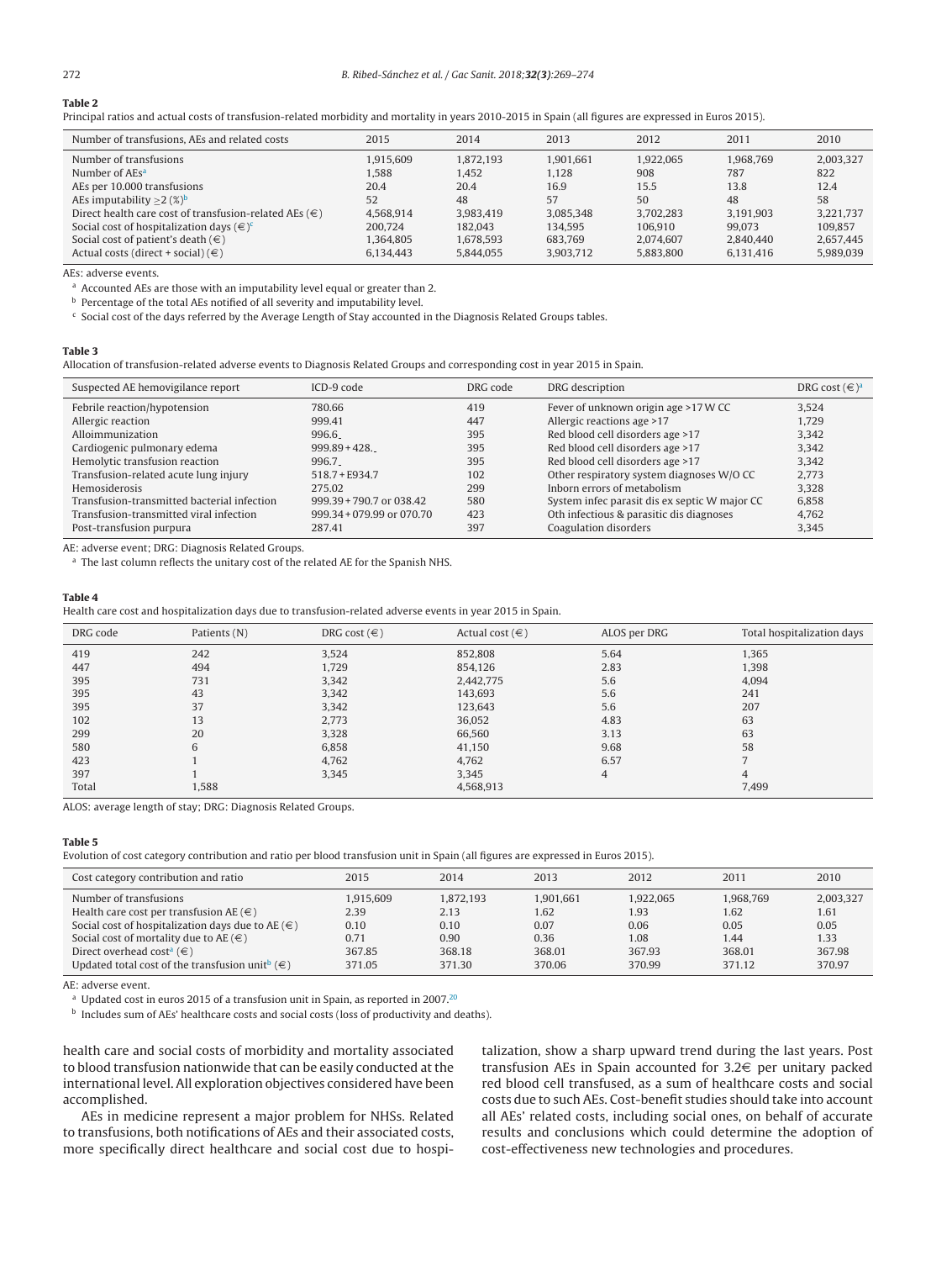In 2015, in the United Kingdom, over 2,577,276 transfusions, 3,965 AEs were reported, that is  $0.154\frac{22}{12}$  $0.154\frac{22}{12}$  $0.154\frac{22}{12}$  Compared to Spain, 3,043 AEs to transfusions (1,588 with imputability  $>$ 2) were reported in the same year, representing a similar ratio of 0,159%. As mentioned in [Table](#page-3-0) 2, in Spain, reported AEs ratio per 10,000 transfusions have grown from 12.4 in year 2010 to 20.4 in year 2015. In United Kingdom, in the same period, the ratio has increased from 11 to 15.4. Although showing similar prevalence between countries of the ratio of reported AEs, the difference may be due to the fact that the hemovigilance notification service in United Kingdom started in 1996, while in Spain the National Hemovigilance Unity was created in 2004 [23](#page-5-0) and serious AEs started to be notified in a regulated form in 2007[.24](#page-5-0)

DRG and ICD-9 coding systems are in widespread use worldwide and the coding and clinical description of each category matches in every country.<sup>[7,8](#page-5-0)</sup> The present study describes a methodology that allows to know in a simple and explicit way the economic cost of transfusion-related AEs. DRG costs and their related ALOS vary each year. Every year's variations have been considered an accounted in the results.

It is of great importance to estimate not only the adeverse eventsdirect costs as recomended by Amin et al. $25$  and Agrawal et al.[26](#page-5-0) but also the social costs of blood transfusion-related AEs for an adequate economic assessment, as recommended by Neumann et al[.27](#page-5-0) In the present study, social costs, including loss of productivity and mortality associated to post-transfusion AEs, accounted for 4.4% and 29% respectively of all AEs' costs.

In a similar way as the imputability of the AE associated to transfusions showed in [Table](#page-1-0) 1, the hemovigilance report scores the severity of every AE. However, such severity scoring has not been considered for the calculation of the health costs associated to transfusion-related AEs, because the cost of each DRG is already a weighted average of several clinical episodes with different severity grouped by a similar clinical presentation.

The trend in the number of blood units transfused is decreasing during the last few years in Spain, as shown in [Table](#page-3-0) 2, in part due to implementation of blood-saving policies, $^{28}$  to the awareness of health care workers, the adaptation of surgical practices to less invasive procedures, $29$  and to the development of novel drugs and protocols.<sup>30</sup> Demographically, Spanish population has descent 0.1% between years 2010 and 2015, while the population aging has increased. From 16.7% of Spanish population over 65 years of age in year 2010 to 18.1% in year 2015.<sup>31</sup>

However, it must be noted the steep increase in the actual healthcare cost associated to transfusion-related AEs in recent years. This increase is not due to a greater number of transfusions performed, but rather to a greater number of reported AEs, from 0.079% per blood unit transfused in year 2010 to 0.159% in year 2015, that is, increased by 100%. The likely reason to explain the increase in the number of AEs recorded is that it is becoming more common to notify them in recent years, rather than a true greater occurrence of post-transfusion-related AEs with respect to previous years. This notion is reinforced with progressive adherence of hospitals from the NHS to centralized information system of the Ministry of Health, together with a greater awareness of the importance of such notifications. Of course, the first step to be aware of its importance is to know the actual costs. In clinical practice, AEs are a serious problem with very important implications  $32$  that may represent more than 15% of the overall expenditure of a hospital.<sup>[33](#page-5-0)</sup>

A limitation of this study is that it must be noted that not all social costs of the blood transfusion process have been fully considered. Besides the social costs computed in the present study, other minor blood donation-associated costs might be added. For example, the social donor's opportunity cost in terms of lost working days as reported by Amin et al., $25$  the indirect cost associated with recruiting and retaining blood donors, as well as the healthcare cost of AEs associated to blood donation (bruising, urticaria, itching, nerve injury, vasovagal reactions, thrombophlebitis, etc.). Such complications are usually less frequent and milder than those assessed in the present study, and they likely contribute a much lower cost compared with the AEs recorded; although, they represent a true cost for the NHS. Moreover, not all patients get to work immediately when receiving hospital discharge. The average salary used in the calculation of the social cost due to ALOS does not include the social security contribution made by firms or autonomous workers, since there is no data available of a national average of social security payments that both enterprises and autonomous workers spend in social security coverage. Therefore, it is probable to have underestimated slightly the actual cost of the transfusion.

Post-transfusion morbidity and mortality costs account for  $6.13M\epsilon$  yearly in Spain and not only the healthcare cost, but also the number of AEs notified show an upward trend during recent years of 42% and 93% respectively. These costs and tendencies may alert health care providers and should be taken into account to update cost-effectiveness trials and for future studies regarding design and assessment of processes or techniques involving blood saving or transfusion activities. Finally, because there is a current trend for economic evaluations to consider the social costs and even patients' health preferences,<sup>34</sup> it is therefore concluded that the analysis of social costs described in this study may be of great use when making decisions in the field of public health.

NHS' budget faces increasing pressure yearly. Sanitary decision makers need to deal constantly between adoption of innovative health technology, and the restricted economic resources that every Ministry manages. Future studies regarding AEs with a continuous update in costs are necessary to help NHS decision policies and a more rapidly adoption of cost-effectiveness technology.

#### **What is known about the topic?**

In Spain, the cost of a packed red blood cell in year 2007 was estimated to be 150 $\in$  per unit and 350 $\in$  per transfusion process. However, adverse events and social costs related to transfusions should also be considered to estimate a more precise cost of transfusions.

#### **What does this study add to the literature?**

The study analyses for the first time in Spain the total (including social) costs of transfusion-related adverse events and explains a methodology that can be conducted globally to obtain precise transfusion costs information. Costs analyzed should be taken into account to update cost-effectiveness trials regarding blood or transfusion activities, while the tendencies analysed should alert health care providers when making decisions in public health.

#### **Editor in charge**

David Epstein.

## **Transparency declaration**

The corresponding author on behalf of the other authors guarantee the accuracy, transparency and honesty of the data and information contained in the study, that no relevant information